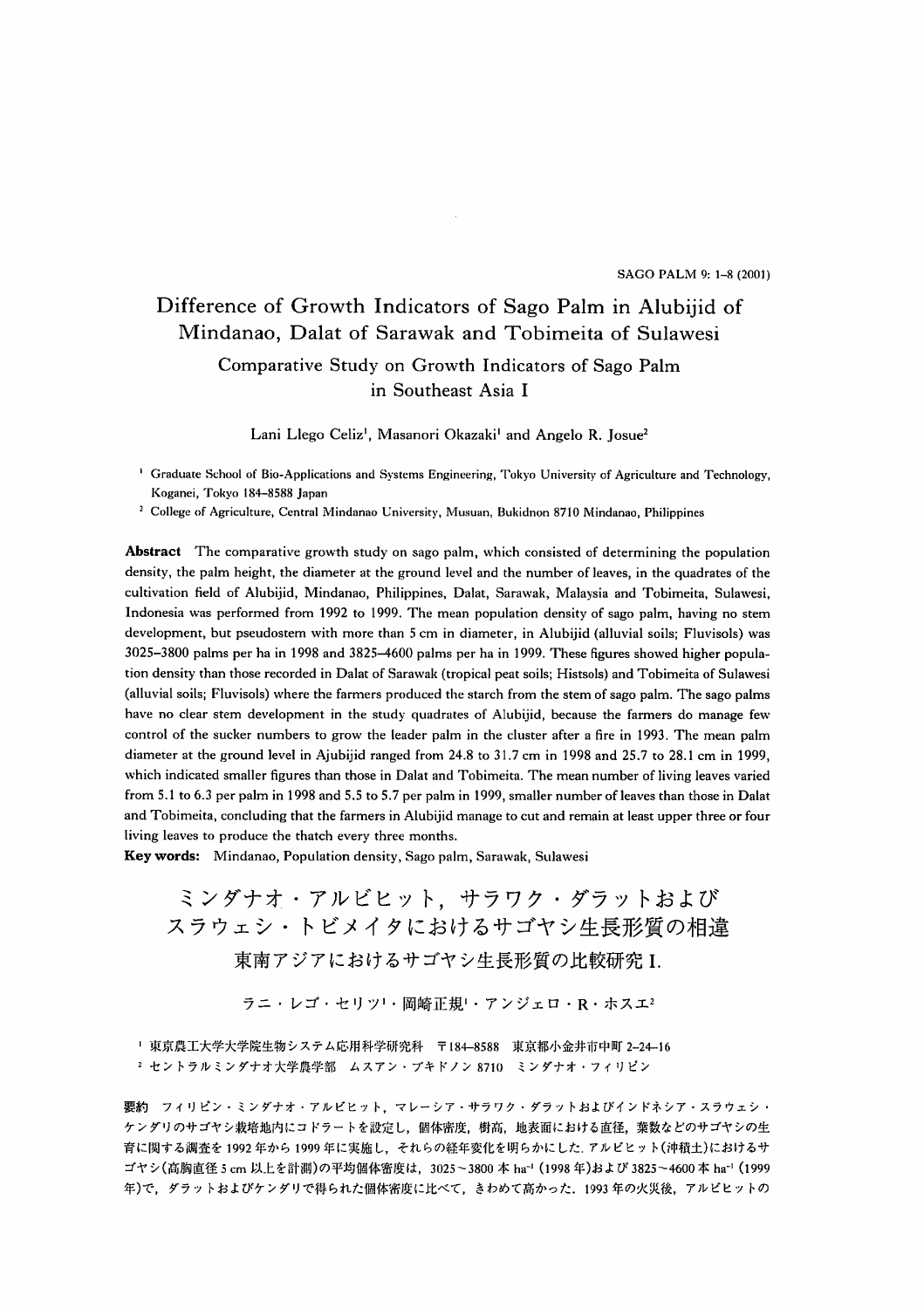サゴヤシ栽培地のサゴヤシは、幹を形成していなかった、これは、サゴ澱粉の生産を目的とするダラットおよびケンダ リとは異なり、アルビヒットではサゴヤシ葉を屋根材として利用するためのサゴヤシの栽培管理の差によるとみられる. アルビヒットのサゴヤシの平均地表面直径は, 24.8~31.7 cm (1998年)および 25.7~28.1 cm (1999年)で, ダラット およびケンダリの平均地表面直径よりも小さかった、アルビヒットの平均生葉数は、5.1~6.3 (1998年)および 5.5~ 5.7 (1999年)で、ダラットおよびケンダリのそれより明らかに少なく、アルビヒットにおけるサゴヤシの栽培が、屋 根材のための生葉の採取に重点があり、3カ月ごとに上位3から4葉を残して下位葉を採取する維持管理を実施した結 果であると結論することができる.

キーワード 個体密度, サゴヤシ, サラワク, スラウェシ, ミンダナオ

## Introduction

Sago palm (Metroxylon sagu), which is known to accumulate more than 200 kg of starch in the stem, originated from Moluccas of Indonesia to Papua New Guinea. Presently it is widely distributed in Southeast Asia especially in Thailand, Malaysia and Indonesia. Malaysia, being equipped with multi-million dollar worth of processing machinery, was known to be the principal exporter of sago starch to the world market over the last 50 years and it plays a vital role in the economy (Zulpilip et al. 1991). Japan imports approximately 10 thousands tons of sago starch from Malaysia and Indonesia (Kobayashi 1993).

In the Philippines sago palm is widely distributed in some municipalities in Davao, Sta. Cruz, Matanao of southern Mindanao and Alubijid, El Salvador, Villanueva of northern Mindanao. However, it is considered as a minor importance in the economy of the country level. In Alubijid, Misamis Oriental, more than one hectare was planted with sago palm. The municipality of Alubijid is located at the Province of Misamis Oriental in the northern part of Mindanao. Sago palm in Alubijid areas was mainly utilized for roofing materials (thatch) as additional source of income and food starch among the poor farming households (Josue and Okazaki 1998). The tolerance of sago leaves as thatch was 3-5 years, while nippa and coco leaves are 1-2 and 2-3 years, respectively. In Mindanao, however, more than 2500 km<sup>2</sup> are low lying and unutilized marshland areas in which limited plant of economic importance grows. These wetland areas in northern Mindanao are considered as potential areas for sago growth. The objectives of this study are to report sago growth and the growing areas in Mindanao and to compare the sago growth in Alubijid of Mindanao, Dalat of Sarawak and Tobimeita of Sulawasi.

## **Study site**

The study site of Mindanao is located at Alubijid, Misamis Oriental, approximately 20 to 30 minutes drive from Cagayan de Oro City (Fig. 1), classified as tropical monsoon (Am) climate. More than one hectare of alluvial soil (Fluvisol) with a shallow peat horizon was planted with sago palm in the farmer's backyard (Photo. 1). The palms having no stem were about 4–5 years without leader palms, because the areas were fired 5 years ago. Sago palms having pseudostem (not stem) of more than 5cm in diameter at the breast height were counted. Three sample plots measuring  $20 \times 20$  m within the sago field were taken for the purpose of this study. The farmers



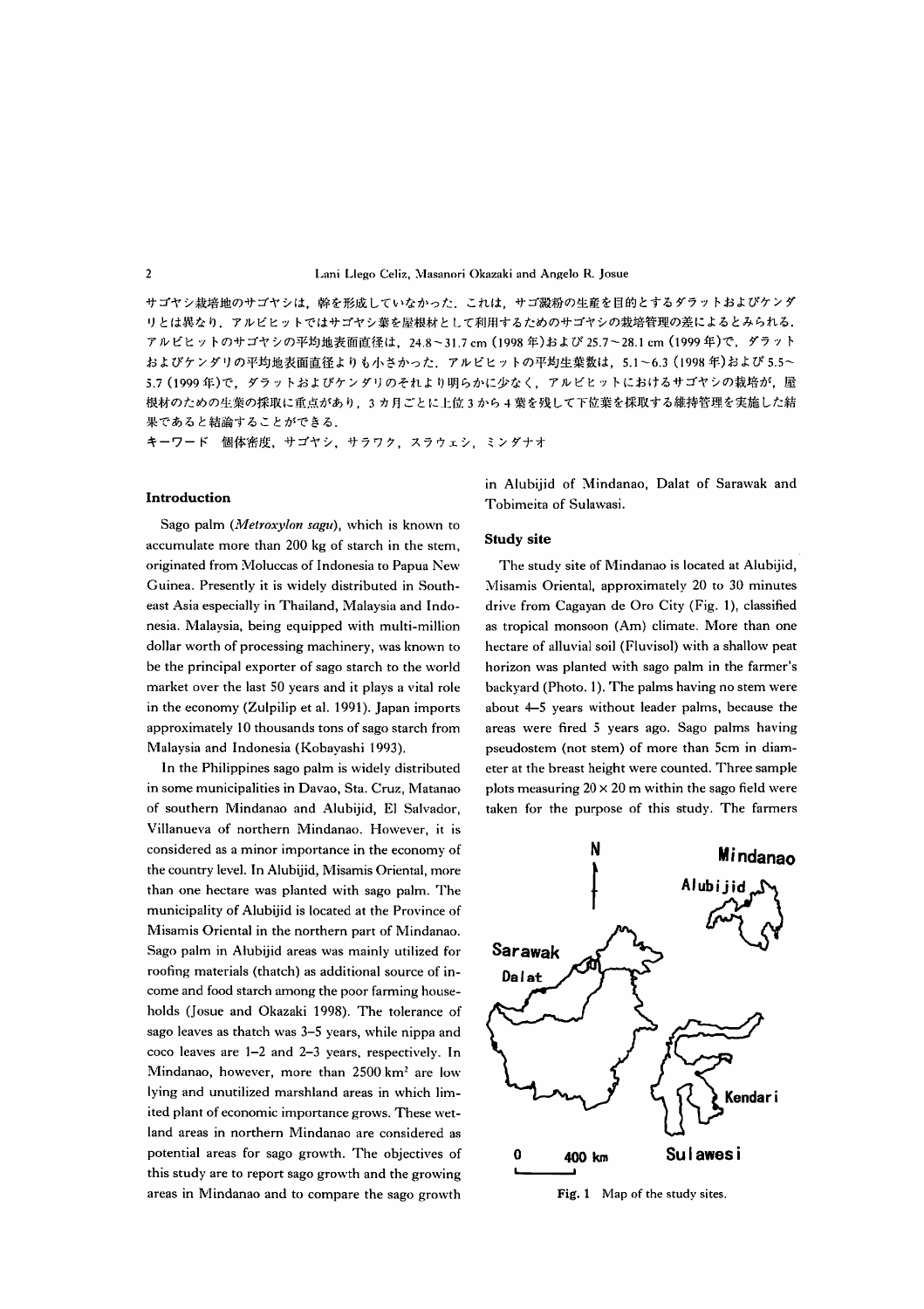Comparative Study on Growth Indicators of Sago Palm in Southeast Asia I



Photo. 1 Sago palms in Alubijid, Misamis Oriental, Mindanao, Philippines.



Photo. 3 Thornless sago palm in Tobimeita, Kendari, Sulawesi, Indonesia.



Photo. 2 Sago palms in Dalat, Srawak, Malaysia.

manage to cut the sago leaves down until leaving 3 living leaves in order to take the thatch.

The study site of Sarawak is located at Balan and Sungai Talau Peat Research Station of LCDA (STPRS), 10 km from Dalat town (Yamaguchi et al. 1994; Yamaguchi 1998), classified as tropical rainfall (Af) climate (Photo 2). The sampled sago palms were ←12 years within 225 ha of the station. In this study ←12 years sago palms in the arbitrary quadrates (about  $400 \text{ m}^2$ ) were selected to compare the growth indicators. The sago palms grown on deep and shallow peat soil classified with Malaysian soil classifica-

tion system (Tie et al. 1991), correspond to Fluvisol, were countered and measured every year from 1992 to 1997 (6 years). The smallest management for sago palms, slashing bush and cutting suckers, has been carried out to take the starch finally (Jong and Flach l995).

The study site of Sulawesi is located at Tobimeita, Kendari (Okazaki 1998), classified as tropical rainfall (Af) climate (Photo 3). The sampled plot was set up with the scale of  $11 \times 25$  m triplicatedly and the sampled sago palms including spineless (Metroxylon sagu) and spine (unknown) types on alluvial soil (Fluvisol) with no peat horizon in lowland (waterlogging) and upland (high ground water but not water-logging) condition were 3-8 years old by the estimation of counting the scars. The farmers have cut the suckers to keep the palms at minimum, so that there were few sago palms with stem of less than 10 cm in diameter.

## **Materials and Methods**

## 1. Population density

The number of sago palms having pseudostem of more than 5 cm in diameter at the breast height was counted to calculate the density of sago palms in Alubijid. On the other hand the clumps having the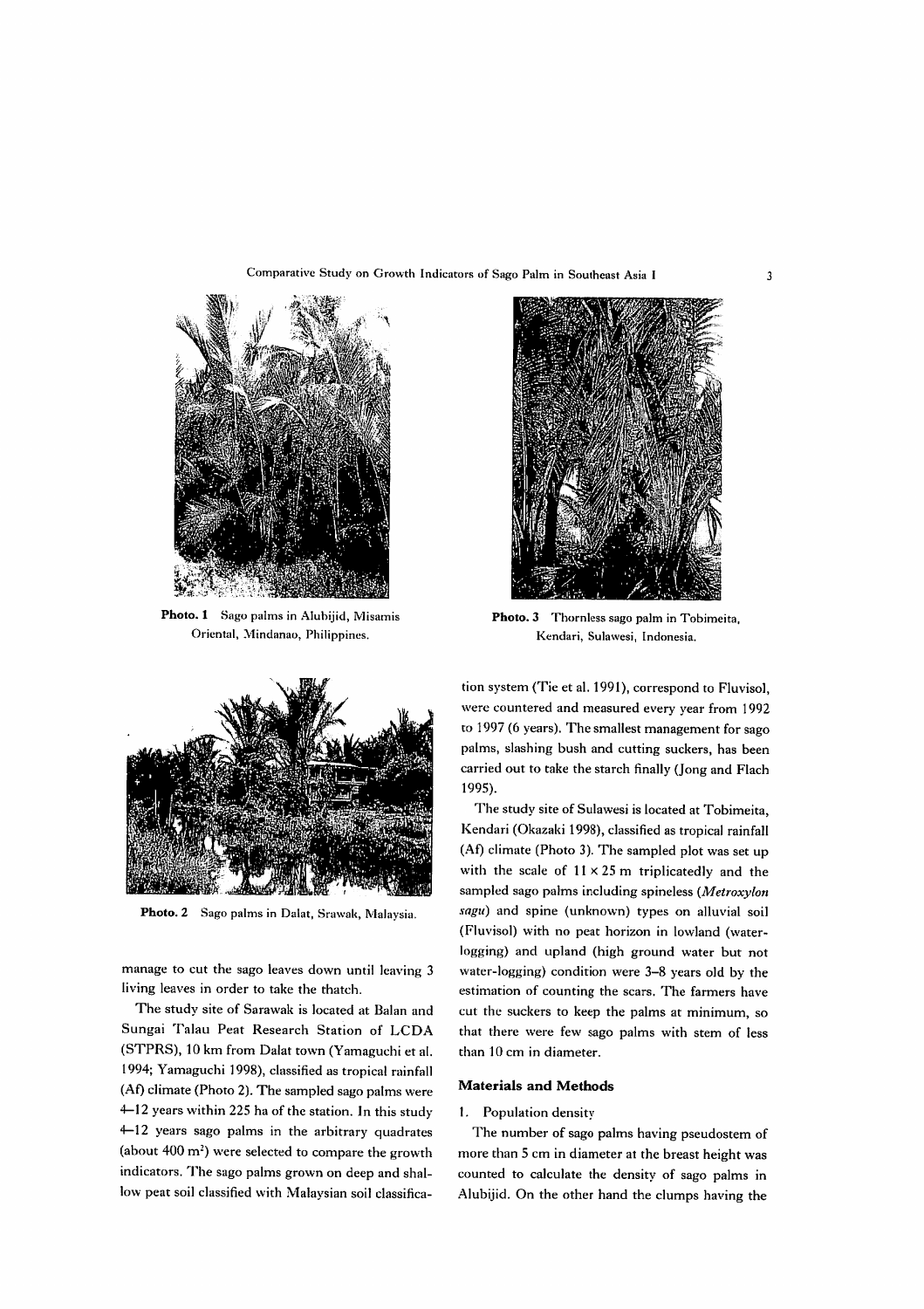stem or pseudostem of more than 5 cm in diameter to analyze the results of sago palm growth. at the breast height were counted in Dalat and Tobimeita. Results

## 2. Palm height

The palm height was measured using a measuring pole (FT type of Measuring Pole (15 m), Senshin Industry Co. Ltd.), measured from the base of the counted palm to the top of the highest leaf.

## 3.Diameter

The girth or circumference of the counted palms was measured by taking the girth size at base level. The diameter was taken by dividing the circumference with 3.1416.

## 4. Number of living leaves

The number of living leaves was determined by counting the number of remaining leaves in a single counted palm.

## 5. Statistical analysis

The frequency distribution of palm height with 100 cm interval was calculated using the data taken from Alubijid. The student t-test for the mean difference among three plots in Alubijid was carried out

## I. Growth indicators of sago palm in Alubijid, Mindanao, Philippines

## 1. Growth of sago palm

Table 1 shows the population density, the mean plant height, the diameter of sago palm at the ground level, and the number of leaves of sago palm from the different plots in Alubijid, Misamis Oriental, Mindanao, which were determined in 1998 and 1999. Total number of sago palms were 121-152/400 m<sup>2</sup> in 1998 and 153-184/400  $m^2$  in 1999. The population of sago palms was characterized by the high density in Alubijid which was 3025, 3700 and 3800 palms per ha in 1998 and 4600, 3950 and 3825 palms per ha in 1999. The population density of sago palm remarkably increased as the results of farmer's management. The highest mean palm height of  $690±$ 175 cm was found in Plot 3 and the lowest of  $627 \pm$ 220 cm was in Plot 1 in 1998 (Table 1). After a year, the mean palm height of the experimental plot was 856 cm (Plot 2), 808cm (Plot 3) and 777cm (Plot 1), respectively, suggesting that there was more than 150 cm elongation per year without Plot 3. The highest mean diameter of 31.7 cm in 1998 was found in

Table 1 The height, diameter at ground level and the number of living leaves of sago palms in Alubijid, Misamis Oriental, Mindanao in 1998 and 1999.

| Quadrate | Total<br>number<br>of palms             |              | Height |      | Diameter     |           |      | Number of<br>living leaves |           |      |
|----------|-----------------------------------------|--------------|--------|------|--------------|-----------|------|----------------------------|-----------|------|
|          | No<br>$(400 \text{ m}^2)$ <sup>-1</sup> | Mean<br>(cm) | SD     | CV   | Mean<br>(cm) | <b>SD</b> | CV   | Mean<br>(cm)               | <b>SD</b> | CV   |
|          |                                         |              |        |      | 1998         |           |      |                            |           |      |
| Plot 1   | 121                                     | 627          | 220    | 0.35 | 31.7         | 13.4      | 0.42 | 5.1                        | 1.9       | 0.37 |
| Plot 2   | 148                                     | 683          | 129    | 0.19 | 28.3         | 12.7      | 0.44 | 6.0                        | 1.3       | 0.22 |
| Plot 3   | 152                                     | 690          | 175    | 0.25 | 24.8         | 9.3       | 0.38 | 6.3                        | 1.7       | 0.26 |
|          |                                         |              |        |      | 1999         |           |      |                            |           |      |
| Plot 1   | 153                                     | 777          | 198    | 0.25 | 25.7         | 9.1       | 0.35 | 5.5                        | 1.2       | 0.22 |
| Plot 2   | 158                                     | 856          | 162    | 0.19 | 28.1         | 8.7       | 0.31 | 5.6                        | 1.1       | 0.19 |
| Plot 3   | 184                                     | 808          | 203    | 0.25 | 26.8         | 11.1      | 0.42 | 5.7                        | 1.3       | 0.22 |

SD: Standard deviation (1998: Plot 1;  $n = 121$ , Plot 2;  $n = 148$ , Plot 3;  $n = 152$ )

(1999: Plot 1;  $n = 184$ , Plot 2;  $n = 158$ , Plot 3;  $n = 153$ )

CV: Coefficient of variation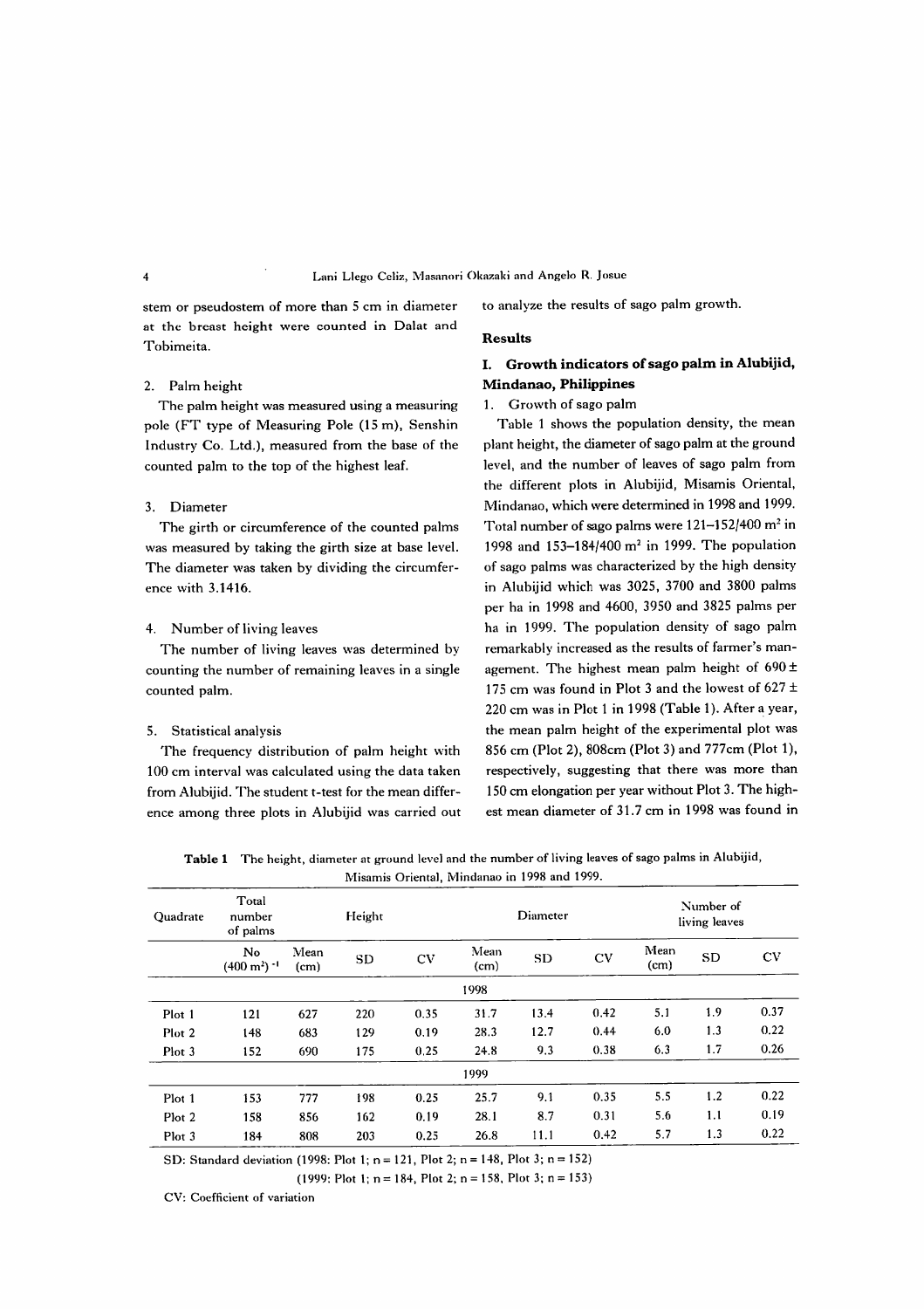## Comparative Study on Growth Indicators of Sago Palm in Southeast Asia I

Plot 1 and the lowest of 24.8 cm was in Plot 3. While in 1999 the highest mean diameter of 28.1 cm was in Plot 2 and the lowest of 25.7 cm was in Plot 1. The fact of the mean diameter suggested that small amount of change in the diameter was observed in the experimental plots of sago palm by the cutting of leaves to make the thatch. The mean number of living leaves was from 5.1 to 6.3 in 1998, and from 5.5 to 5.7 in 1999. These results showed almost the same number of living leaves and indicated the farmer's management for cutting the sago leaves every 3 months.

 $2<sub>1</sub>$ Frequency distribution and t-test for the difference of the mean value of sago palm growth indicators

The frequency distribution of palm height among three plots in Alubijid in 1999 is shown in Fig. 2. This showed no deviation in distribution. Among three plots there was a difference in mean palm height between the data in 1998 and 1999 (Figure 3A). However, the mean palm diameter at the ground level of Plot 2 and 3 showed no significant difference between 1998 and 1999, while Plot 1 showed significant mean difference among the palm diameter at the ground level (Fig. 3B). As far as the number of leaves is concerned, Plot 1 and 2 significantly showed no difference, while Plot 3 showed a significant difference among the means between 1998 and 1999 (Fig. 3C). It is noted that sago palm grows under the management of cutting of leaves every 3 months. The t-test for the difference of the mean values of the height, diameter at the ground level and number of living leaves of sago palm in Alubijid between the results in 1998 and 1999 indicated that the farmer has cut the living leaves every 3 months and remained at least 3 living leaves.



Fig. 2 Frequency distribution of different palm height per plot in Ajubijid in 1998 (A) and 1999 (B).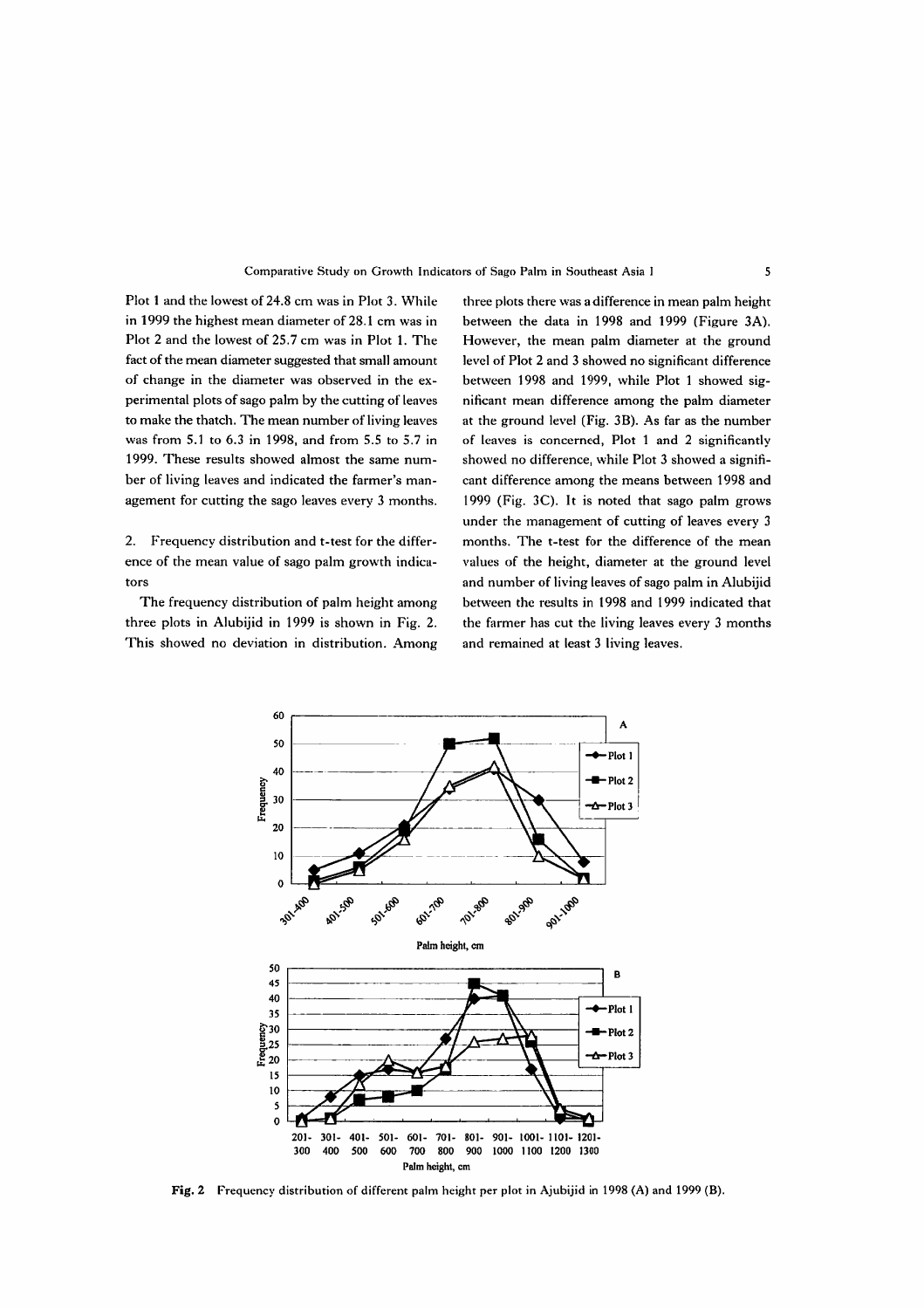

Fig. 3 Mean difference (t-test) of height (A), diameter at ground level (B) and number of living leaves (C) of sago palm in Alubijid between the results in 1998 and 1999.

#### II. Growth indicators of sago palm in Dalat, Sarawak, Malaysia

Table 2 shows the data on the different growth stages of the same sago palm grown on deep peat soil and shallow peat soil in Balan of Sarawak. Sago palms grown on deep peat soils were sampled at 8, 11 and 12 years after planting. While sago palms grown on shallow peat soil were sampled at 6-10 years. The lowest mean height of 864 cm and highest mean height of 1450 cm were found in 8 and 12 years sago palm on deep peat soil, respectively. On shallow peat soil sago palm showed higher mean height than those on deep peat soil. The highest mean diameter of sago palms at the ground level on deep peat soil was observed in 8 year old palm with a value of 49.7 cm, while the lowest was in 12 years old palms with a corresponding value of 46.3 cm. On the other hand 10 year old palms grown on shallow peat soil have obtained a mean diameter of 58.8 cm at the ground level. The number of living leaves of 11 and 12 years old palms grown on deep peat soil obtained the same value of 9.5, while 8 years old palms obtained a value of 7.5. On the other hand 10 years old palms grown on shallow peat soil have obtained a mean value of 19 living leaves.

The growth of the different sago palm groups with different stages from 4 years to 12 years after planting on deep peat soil in Dalat, Sungai Talau Peat Research Station is shown in Table 2. There were some exceptions in the mean palm height and the mean diameter because of field measurement. The palm height, the diameter and the number of living leaves of 12 years old sago palms before flowering showed 1450 cm, 50.1 cm and 10.2, respectively. The results of 4-5 years sago palms in STPRS shown in Table 2 differed from Table 1 in Alubijid and suggested the different farmer's cultural management.

## III. Growth indicators of sago palm in Tobimeita, Sulawesi, Indonesia

Table 3 shows the different growth stages of spine and spineless sago palms in the upland of Tobimeita, Kendari, Sulawesi, Indonesia in 1995. The spineless sago palms were sampled at 3 to 11 years. Although there was an insufficient or incomplete set of data to fully accomplish the comparison, 909 palms per ha, which was 1/3 of the population density in Alubijid, was determined in Tobimeita. Eleven years old sago palm had the highest height value of 1982 cm in Tobimeita. The largest mean diameter at ground level in upland was observed in 8 years old spineless sago palms. There was no significant difference of growth indicators between lowland and upland condition. although it was not enough number of sago palms.

### **Discussion**

The population density of sago palm in Alubijid of Mindanao was extremely higher than those in Dalat of Sarawak and Tobimeita of Sulawesi. The farmers in Alubijid have made few control of the number of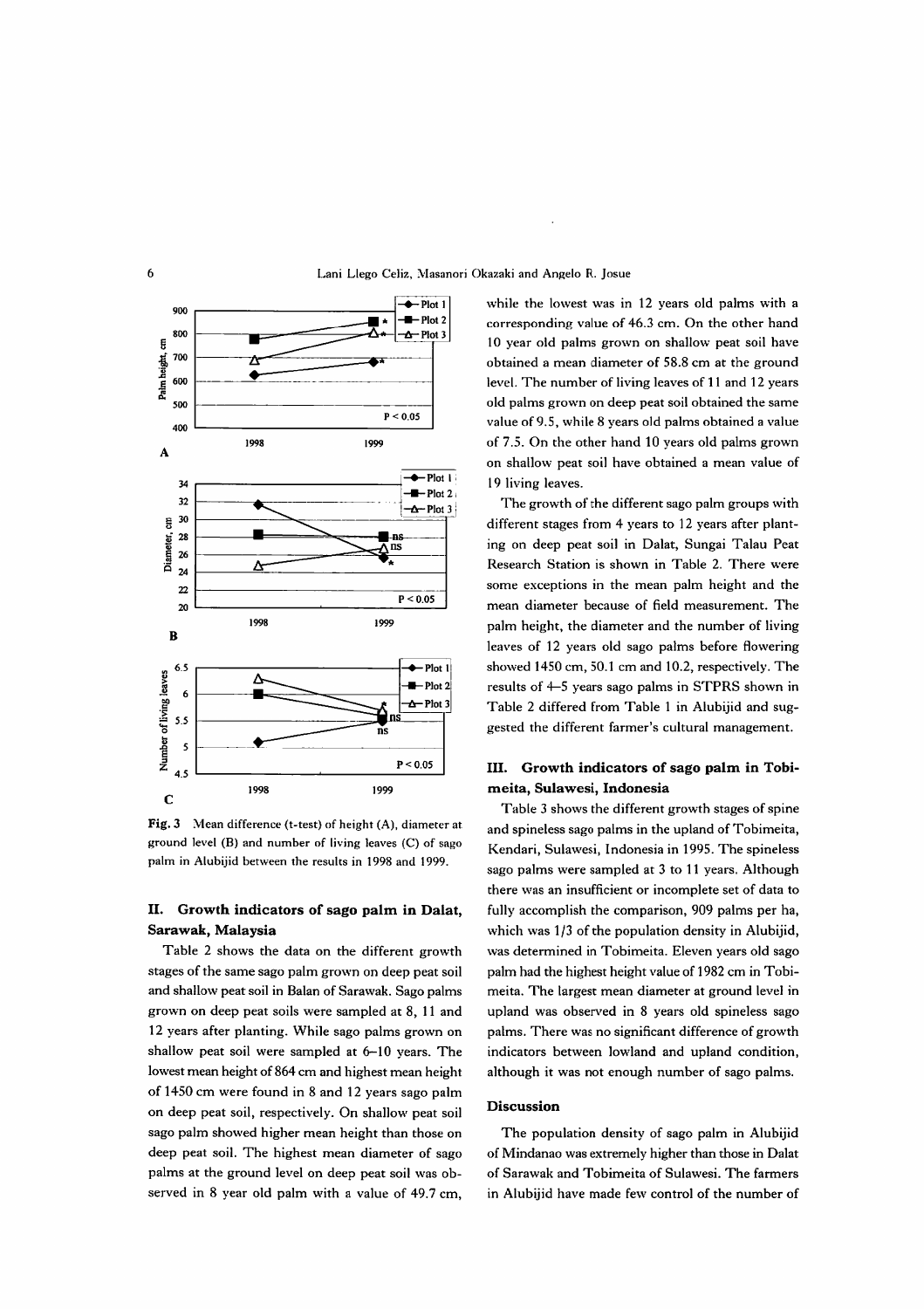### Comparative Study on Growth Indicators of Sago Palm in Southeast Asia I

|                        |            | Height | Diameter at the<br>ground level |     | Number of leaves |           |
|------------------------|------------|--------|---------------------------------|-----|------------------|-----------|
|                        | Mean<br>cm | SD     | Mean<br>cm                      | SD  | Mean<br>cm       | <b>SD</b> |
| Balan Deep peat        |            |        |                                 |     |                  |           |
| 8 years                | 864        | 28     | 49.7                            | 1.9 | 7.5              | 1.3       |
| 11                     | 1171       | 51     | 48.1                            | 3.2 | 9.5              | 2.0       |
| 12                     | 1450       | 36     | 46.3                            | 2.6 | 9.5              | 1.2       |
| Shallow peat           |            |        |                                 |     |                  |           |
| 6 years                | 1165       | 37     | 57.1                            | 3.0 | 10.1             | 2.8       |
| 7                      | 1545       | 50     | 71.4                            | 2.6 | 14.1             | 3.3       |
| 8                      | 1688       | 28     | 70.2                            | 4.8 | 17.1             | 1.9       |
| 9                      | 1735       | 42     | 68.3                            | 4.2 | 16.2             | 2.7       |
| 10                     | 1901       | 52     | 58.8                            | 4.1 | 19.0             | 3.2       |
| <b>STPRS</b> Deep peat |            |        |                                 |     |                  |           |
| 4 years                | 442        | 42     | 42.9                            | 4.1 | 15.0             |           |
| 5                      | 501        | 35     | 51.0                            | 4.2 | 12.2             | 1.5       |
| 6                      | 860        | 40     | 56.6                            | 3.8 | 10.0             | 1.8       |
| 7                      | 757        | 30     | 52.0                            | 2.5 | 10.1             | 0.7       |
| $\bf 8$                | 1061       | 25     | 51.0                            | 1.6 | 10.2             | 1.8       |
| 9                      | 1350       | 38     | 58.8                            | 1.1 | 11.0             | 2.0       |
| 10                     | 1370       | 31     | 59.3                            | 2.3 | 11.0             | 1.5       |
| 11                     | 1350       | 43     | 53.0                            | 4.6 | 10.5             | 1.2       |
| 12                     | 1450       | 42     | 50.1                            | 4.5 | 10.2             | 0.8       |

| <b>Table 2</b> Height, diameter at ground level and the number of living leaves of sago palm |
|----------------------------------------------------------------------------------------------|
| in Dalat of Sarawak from 1992 to 1997.                                                       |

SD: Standard deviation STPRS: Sungai Talau Peat Research Station years: after planting

sago suckers and managed to take the sago palm living leaves for the thatch. The formation of sago stem in Alubijid (alluvial soils) was not observed, compared to those in the sago starch production areas such as Dalat (tropical peat soils) and Tobimeita (alluvial soils). The farmers in Alubijid have made few control of the sucker numbers to grow the leader palm in the cluster and taken the sago living leaves and remained at least upper three or four leaves to produce the thatch every three months.

## **References**

- Jong, F.S. and M. Flach 1995. The sustainability of sago palm (Metroxylon sagu) cultivation on deep peat in Sarawak. SAGO PALM 3: 13-20.
- Josue, R.A. and M. Okazaki 1998. Stands of sago palms in Northern Mindanao. SAGO PALM 6: 24-27.
- Kobayashi, S. 1993. Utilizing characteristics of sago palm.

SAGO PALM 1: 25-32.

- Okazaki, M. 1998. Sago study. Tokyo University of Agriculture and Technology (Tokyo) pp. 213.
- Tie, Y.L., K.S. Loi and E.T.K. Lim 1991. The geographical distribution of sago (Metroxylon spp.) and the dominant sago-growing soils in Sarawak.  $In:$  Towards Greater Advancement of the Sago Industry in the '90s, Proceedings of the Fourth International Sago Symposium, August 6-9, 1990, Kuching, Sarawak, Malaysia (Ng, T.T., Y.L. Tie and H.S. Kueh eds.) Ministry of Agriculture & Community Development (Kuching) 36-45.
- Yamaguchi, C., M. Okazaki and T. Kaneko 1994. Sago palm growing on tropical peat soil in Sarawak, with special reference to copper and zinc. SAGO PALM 2: 21-30.
- Yamaguchi, C. 1998. Utilization of tropical peatland for the sago palm cultivation, PhD thesis of United Graduate School of Agricultural Science, Tokyo University of